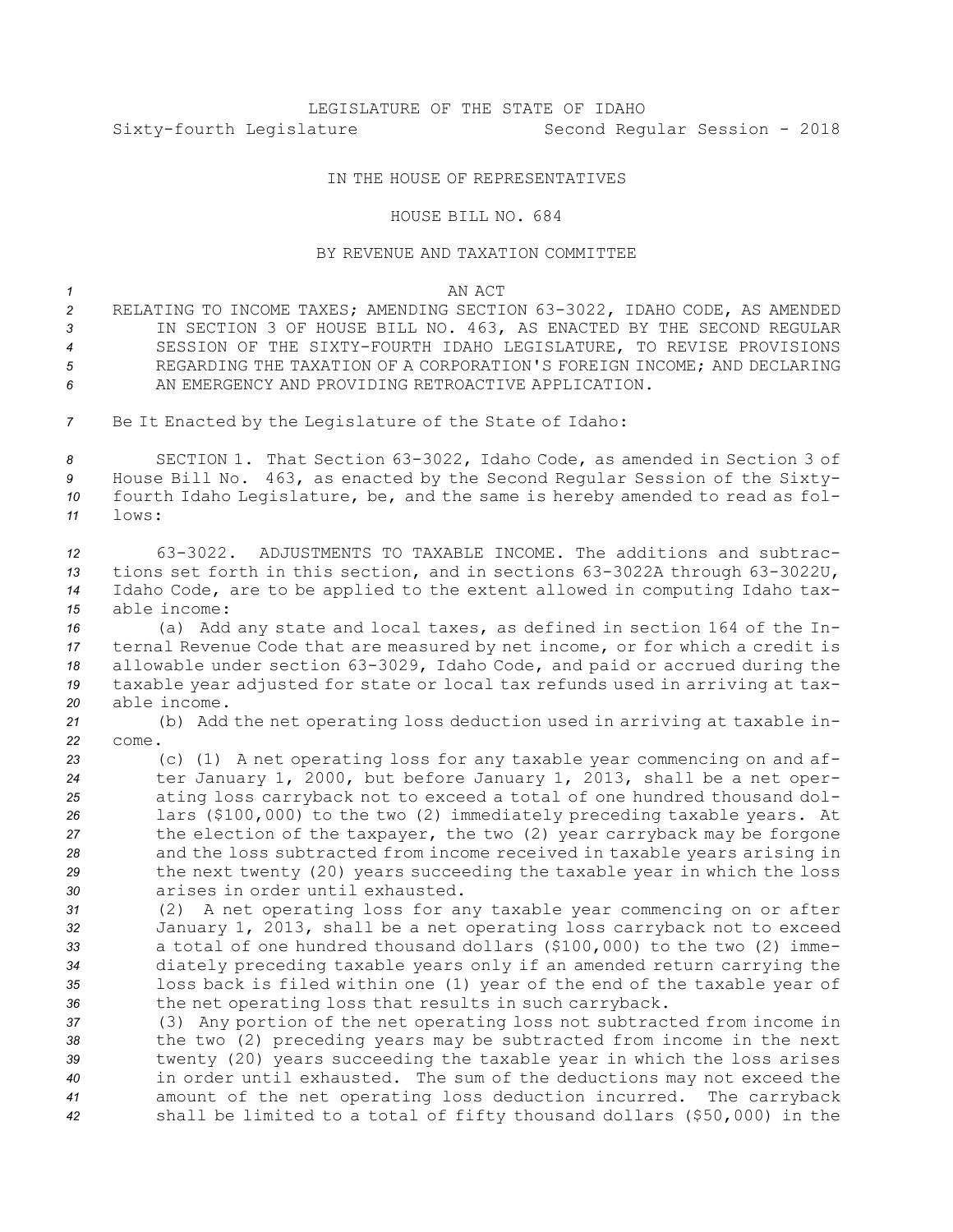*<sup>1</sup>* case of an individual filing as married filing separate in the year of *2* the loss.

 (4) Net operating losses incurred by <sup>a</sup> corporation during <sup>a</sup> year in which such corporation did not transact business in Idaho or was not included in <sup>a</sup> group of corporations combined under subsection (t) of section 63-3027, Idaho Code, may not be subtracted. However, if at least one (1) corporation within <sup>a</sup> group of corporations combined under subsection (t) of section 63-3027, Idaho Code, was transacting business in Idaho during the taxable year in which the loss was incurred, then the net operating loss may be subtracted. Net operating losses incurred by <sup>a</sup> person, other than <sup>a</sup> corporation, in activities not taxable by Idaho may not be subtracted.

*13* (5) The term "income" as used in this subsection means Idaho taxable in-*<sup>14</sup>* come as defined in this chapter as modified by section 63-3021(b)(2), *<sup>15</sup>* (3) and (4), Idaho Code.

 (d) In the case of <sup>a</sup> corporation, add the amount deducted under the pro- visions of sections 243(a) and (c), 244, 245, 245A, 246A<sub>7</sub> and 250 and 965 of the Internal Revenue Code (relating to dividends received by corporations 19 and other special deductions) as limited by section 246(b)(1) of said code.

*<sup>20</sup>* (e) In the case of <sup>a</sup> corporation, subtract an amount determined under *21* section 78 of the Internal Revenue Code to be taxable as dividends.

 (f) Subtract the amount of any income received or accrued during the taxable year which is exempt from taxation by this state, under the provi- sions of any other law of this state or <sup>a</sup> law of the United States, if not pre-viously subtracted in arriving at taxable income.

*<sup>26</sup>* (g) For the purpose of determining the Idaho taxable income of the bene-*<sup>27</sup>* ficiary of <sup>a</sup> trust or of an estate:

*<sup>28</sup>* (1) Distributable net income as defined for federal tax purposes shall *<sup>29</sup>* be corrected for the other adjustments required by this section.

 (2) Net operating losses attributable to <sup>a</sup> beneficiary of <sup>a</sup> trust or es- tate under section 642 of the Internal Revenue Code shall be <sup>a</sup> deduction for the beneficiary to the extent that income from the trust or estate would be attributable to this state under the provisions of this chap-*34* ter.

 (h) In the case of an individual who is on active duty as <sup>a</sup> full-time officer, enlistee or draftee, with the armed forces of the United States, which full-time duty is or will be continuous and uninterrupted for one hun- dred twenty (120) consecutive days or more, deduct compensation paid by the armed forces of the United States for services performed outside this state. The deduction is allowed only to the extent such income is included in tax-able income.

 (i) In the case of <sup>a</sup> corporation, including any corporation included in <sup>a</sup> group of corporations combined under subsection (t) of section 63-3027, Idaho Code, add any capital loss or passive loss deducted which loss was in- curred during any year in which such corporation did not transact business in Idaho. However, do not add any capital loss deducted if <sup>a</sup> corporation, in- cluding any corporation in <sup>a</sup> group of corporations combined under subsection (t) of section 63-3027, Idaho Code, was transacting business in Idaho dur- ing the taxable year in which the loss was incurred. In the case of persons other than corporations, add any capital loss or passive loss deducted which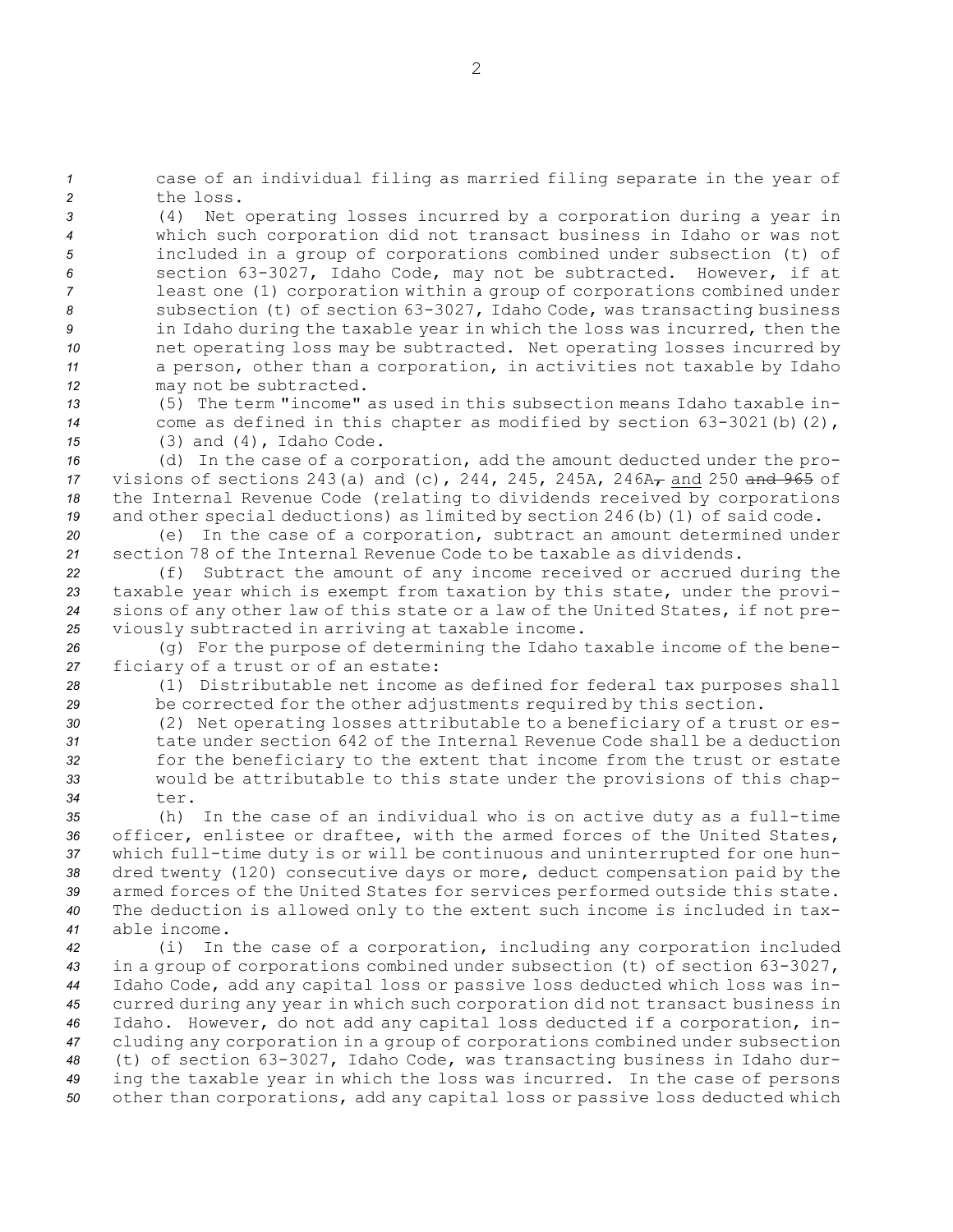was incurred in activities not taxable by Idaho at the time such loss was in- curred. In computing the income taxable to an S corporation or partnership under this section, deduction shall not be allowed for <sup>a</sup> carryover or carry- back of <sup>a</sup> net operating loss provided for in subsection (c) of this section, <sup>a</sup> passive loss or <sup>a</sup> capital loss provided for in section 1212 of the Internal Revenue Code.

*<sup>7</sup>* (j) In the case of an individual, there shall be allowed as <sup>a</sup> deduction *<sup>8</sup>* from gross income either paragraph (1) or (2) of this subsection at the op-*<sup>9</sup>* tion of the taxpayer:

*10* (1) The standard deduction as defined in section 63 of the Internal Rev-*11* enue Code.

 (2) Itemized deductions as defined in section 63 of the Internal Rev- enue Code except state or local taxes measured by net income and general sales taxes as either is defined in section 164 of the Internal Revenue *15* Code.

 (k) Add the taxable amount of any lump sum distribution excluded from gross income for federal income tax purposes under the ten (10) year averag- ing method. The taxable amount will include the ordinary income portion and the amount eligible for the capital gain election.

*<sup>20</sup>* (l) Deduct any amounts included in gross income under the provisions of *<sup>21</sup>* section 86 of the Internal Revenue Code relating to certain social security *22* and railroad benefits.

*<sup>23</sup>* (m) In the case of <sup>a</sup> self-employed individual, deduct the actual cost *<sup>24</sup>* of premiums paid to secure worker's compensation insurance for coverage in *<sup>25</sup>* Idaho, if such cost has not been deducted in arriving at taxable income.

 (n) In the case of an individual for any tax period ending on or prior to December 31, 2016, deduct the amount contributed to <sup>a</sup> college savings pro- gram but not more than four thousand dollars (\$4,000) per tax year. In the case of an individual and for any tax period starting on or after January 1, 2017, deduct the amount contributed to <sup>a</sup> college savings program, but not more than six thousand dollars (\$6,000) per tax year. For those married and filing jointly, deduct the amount contributed to <sup>a</sup> college savings program, but not more than twice of that allowed for an individual. To be qualified for this deduction, the contribution must be made during the taxable year and made to an Idaho college savings program account as described in chapter 54, title 33, Idaho Code.

 (o) In the case of an individual, add the amount of <sup>a</sup> nonqualified with- drawal from an individual trust account or savings account established pur- suant to chapter 54, title 33, Idaho Code, less any amount of such nonqual- ified withdrawal included in the individual's federal gross income pursuant to section 529 of the Internal Revenue Code.

 (p) In the case of an individual, add the amount of <sup>a</sup> withdrawal from an individual trust account or savings account established pursuant to chapter 54, title 33, Idaho Code, transferred to <sup>a</sup> qualified tuition program, as de- fined in section 529 of the Internal Revenue Code, that is operated by <sup>a</sup> state other than Idaho. The addition provided in this subsection is limited to the amount of the contributions to the Idaho individual trust account or savings account by the account owner that was deducted on the account owner's income tax return for the year of the transfer and the prior taxable year.